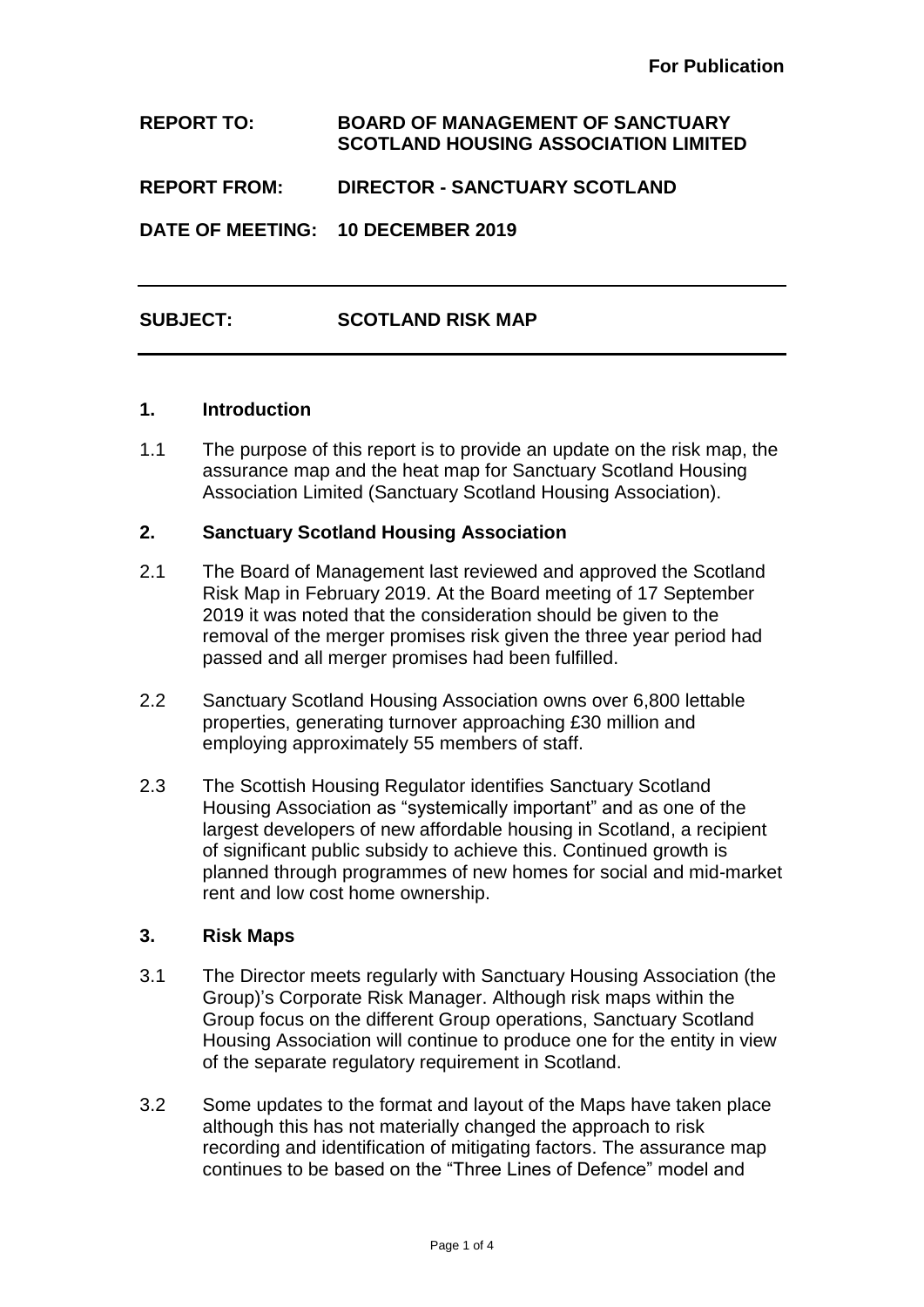supports a greater examination of the controls, applied at different organisational levels, to the risks; it requires an evaluation of the controls at those levels. The assurance map also allows consideration of whether sufficient or excessive resource is applied in the management of a risk.

- 3.3 The risk, assurance and heat maps have been compiled using the Group's templates and methodology.
- 3.4 Risks have been assessed as to their likelihood and impact using a scale of one to five, with five being used to denote the most likely and highest impacts. Risk scores are calculated as - Likelihood x Impact x Impact. Each risk is initially assessed to derive a "Gross Risk score", that is, in the absence of any controls to reduce that risk.
- 3.5 The risk map for Sanctuary Scotland contains 12 key risks, all bar one of which have a Gross Risk score that, in the absence of any controls to reduce the risk, identify them as "Prime Risks" shown in the red zone of the matrix, shown in Table 1.



Table 1 – Risk Map Matrix (Gross Risks)

3.6 Management consider the risks and identify and apply controls that are appropriate to manage the risk. Controls have the effect of reducing the impact and/or the likelihood of the risks. The risks are reassessed to derive revised scores resulting in a score for the "Residual Risk" after the application of controls. The Residual Risk scores are mapped into the risk matrix at Table 2.

# **Sanctuary Scotland Risk Map Matrix at December 2019**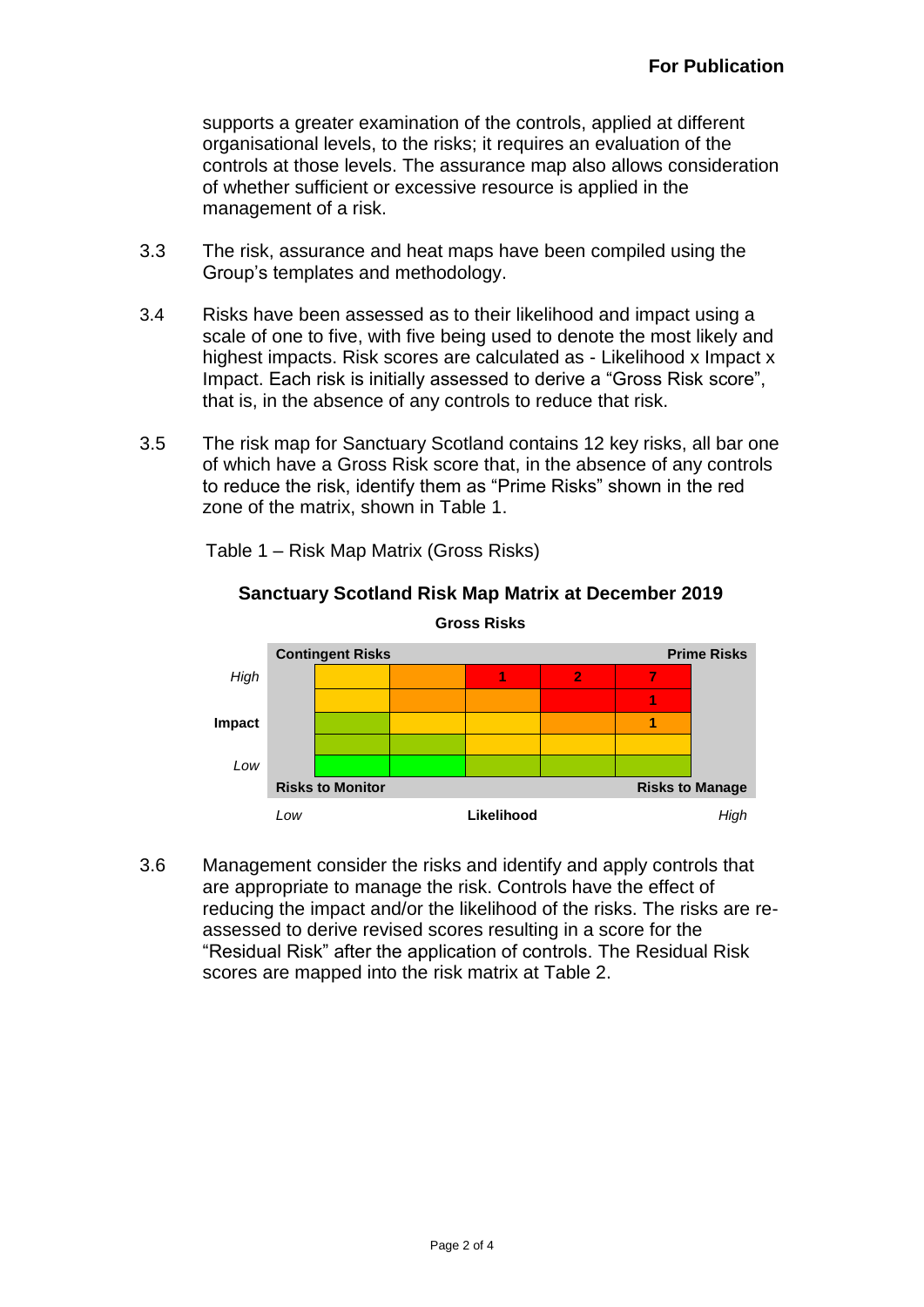# Table 2 - Risk Map Matrix (Residual Risks)

# **Sanctuary Scotland Risk Map Matrix at December 2019**



- 3.7 The controls in place have reduced all of the Gross Risks, removing nine of the twelve risks from the red zone.
- 3.8 The assurance ratings applied to the controls in the management of the risks identify three ratings of "High" and nine of "Adequate". This supports the reduction in the Gross to Residual Risk scores.
- 3.9 Additional controls are identified that are planned or considered for deployment. These are expected to further reduce the likelihood and / or impact to derive a "Target Risk" score that establishes the level of risk that is to be accepted, essentially defining the "risk appetite" for that particular risk.

### **4. Analysis**

- 4.1 The risk maps only contain risks that, with no controls in place, and if crystallised, would have a significant or catastrophic effect on the operation. Excluding low-level risks from the risk map enables management to focus on a strategic level and risks that could have a significant impact on the operation.
- 4.2 The controls in place have reduced all but three of the risks from the red-zone of the risk matrix. These risks relate to government changes including welfare reform, management and operational overstretch and IS platform.
- 4.3 Management have identified a wide range of controls to manage the risk Welfare Reform (RM 1). Universal Credit is now fully rolled out across Scotland and the number of cases is increasing. The average arrears balance of tenants in receipt of universal is double that of those who are not. Cases are carefully monitored and tenants supported via Housing Officers and our Welfare Rights service. As a result, it is recommended that this continues to be viewed as a High risk albeit with a lower residual score of 64. This risk will continue to be closely monitored and actively managed.